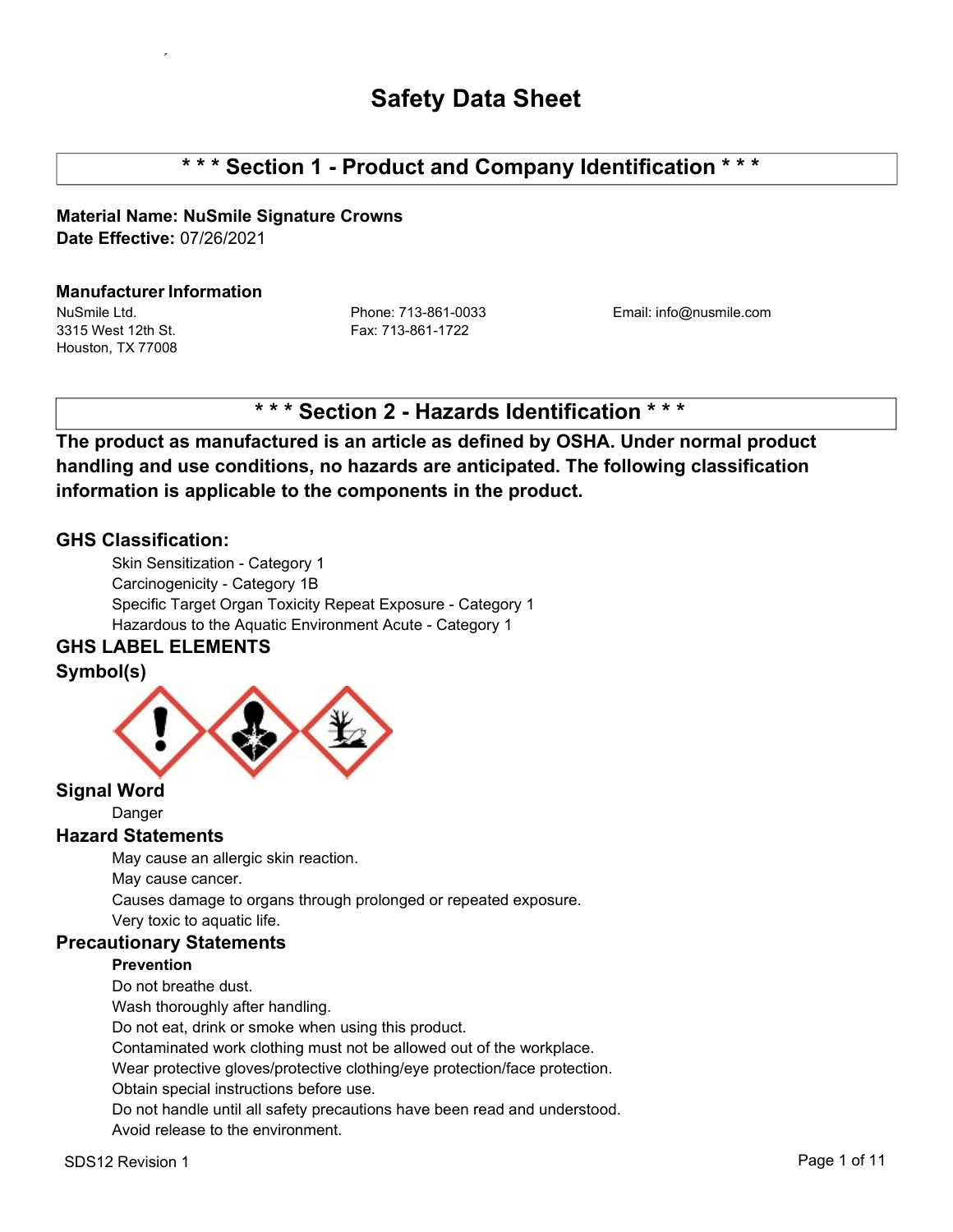#### **Response**

If on skin: Wash with plenty of water. If skin irritation or rash occurs: Get medical advice/attention. Wash contaminated clothing before reuse.

Get medical advice/attention if you feel unwell. Collect spillage.

#### **Storage**

Store crowns in a clean storage container.

#### **Disposal**

Dispose of contents/container in accordance with local/regional/national/international regulations.

## **\* \* \* Section 3 - Composition / Information on Ingredients \* \* \***

| CAS#        | <b>Component</b>            |
|-------------|-----------------------------|
| Proprietary | Composite Paste             |
| 7439-89-6   | Iron                        |
| 7440-50-8   | Copper                      |
| 7440-22-4   | Silver                      |
| 868-77-9    | 2-Hydroxyethyl methacrylate |
| 7440-47-3   | Chromium                    |
| 7440-02-0   | <b>Nickel</b>               |
| 7440-66-6   | Zinc                        |
| 7439-96-5   | Manganese                   |
| 7440-21-3   | Silicon                     |
| 7439-98-7   | Molybdenum                  |
| 7440-48-4   | Cobalt                      |
| 7440-44-0   | Carbon                      |

# **\* \* \* Section 4 - First Aid Measures \* \* \***

#### **First Aid: Eyes**

Immediately flush eyes with plenty of water for at least 15 minutes. If irritation persists get medical attention.

#### **First Aid: Skin**

For skin contact, flush with large amounts of water. If irritation persists, get medical attention.

#### **First Aid: Ingestion**

If the material is swallowed, get immediate medical attention or advice -- Do not induce vomiting.

#### **First Aid: Inhalation**

If the affected person is not breathing, apply artificial respiration.

## **\* \* \* Section 5 - Fire Fighting Measures \* \* \***

#### **General Fire Hazards**

See Section 9 for Flammability Properties.

None

#### **Hazardous Combustion Products**

Not Determined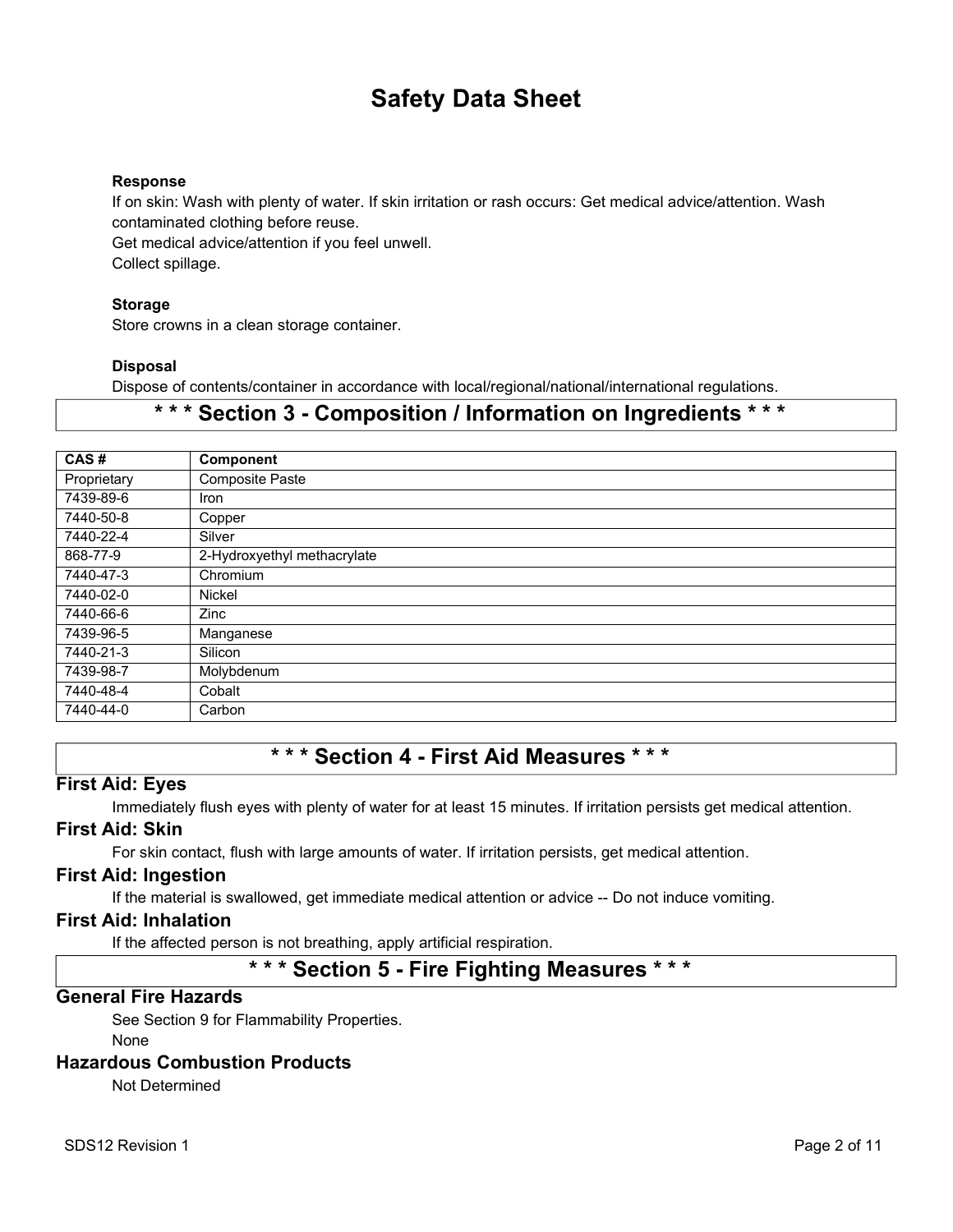#### **Extinguishing Media**

Use appropriate extinguishing media for surrounding fire.

#### **Unsuitable Extinguishing Media**

None

#### **Fire Fighting Equipment/Instructions**

Firefighters should wear full protective gear.

**\* \* \* Section 6 - Accidental Release Measures \* \* \***

#### **Recovery and Neutralization**

No special containment procedures needed.

#### **Materials and Methods for Clean-Up**

Attempt to reclaim the free product, if this is possible.

#### **Emergency Measures**

None

**Personal Precautions and Protective Equipment**

None

#### **Environmental Precautions**

Avoid release to the environment.

#### **Prevention of Secondary Hazards**

None

**\* \* \* Section 7 - Handling and Storage \* \* \***

#### **Handling Procedures**

No special handling needed.

#### **Storage Procedures**

Store crowns in clean storage container.

#### **Incompatibilities**

Not Determined.

## **\* \* \* Section 8 - Exposure Controls / Personal Protection \* \* \***

#### **Component Exposure Limits**

#### **Copper (7440-50-8)**

ACGIH: 0.2 mg/m3 TWA (fume)

- OSHA: 0.1 mg/m3 TWA (dust, fume, mist, as Cu)
- NIOSH: 1 mg/m3 TWA (dust and mist); 0.1 mg/m3 TWA (fume)

#### **Silver (7440-22-4)**

ACGIH: 0.1 mg/m3 TWA (dust and fume) OSHA: 0.01 mg/m3 TWA NIOSH: 0.01 mg/m3 TWA (dust)

#### **Chromium (7440-47-3)**

ACGIH: 0.5 mg/m3 TWA OSHA: 1 mg/m3 TWA NIOSH: 0.5 mg/m3 TWA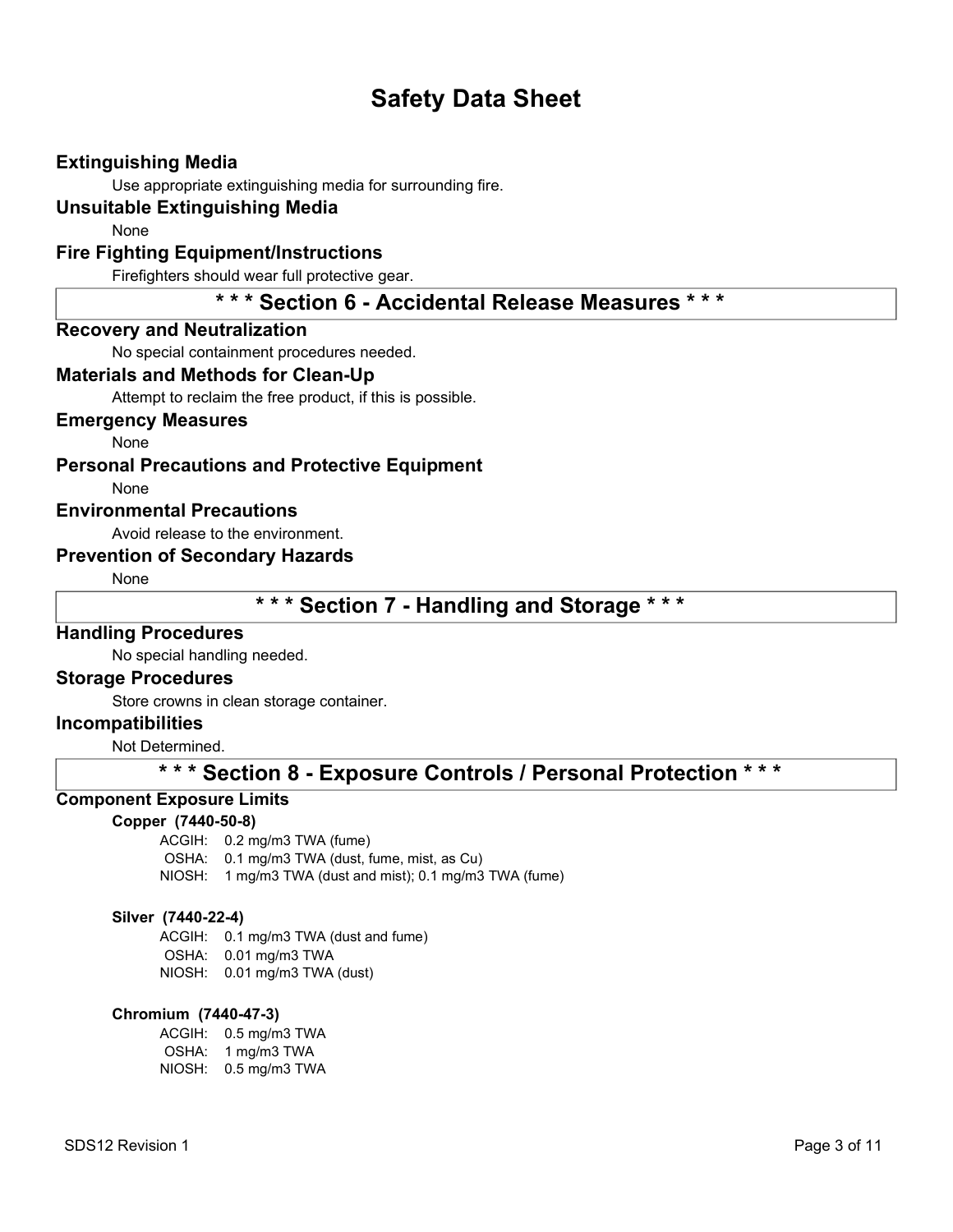#### **Nickel (7440-02-0)**

ACGIH: 1.5 mg/m3 TWA (inhalable fraction) OSHA: 1 mg/m3 TWA NIOSH: 0.015 mg/m3 TWA

#### **Manganese (7439-96-5)**

ACGIH: 0.2 mg/m3 TWA OSHA: 1 mg/m3 TWA (fume) 3 mg/m3 STEL (fume) 5 mg/m3 Ceiling NIOSH: 1 mg/m3 TWA (fume) 3 mg/m3 STEL

#### **Silicon (7440-21-3)**

OSHA: 10 mg/m3 TWA (total dust); 5 mg/m3 TWA (respirable fraction) NIOSH: 10 mg/m3 TWA (total dust); 5 mg/m3 TWA (respirable dust)

#### **Molybdenum (7439-98-7)**

ACGIH: 10 mg/m3 TWA (inhalable fraction); 3 mg/m3 TWA (respirable fraction) OSHA: 10 mg/m3 TWA

#### **Cobalt (7440-48-4)**

ACGIH: 0.02 mg/m3 TWA OSHA: 0.05 mg/m3 TWA (dust and fume) NIOSH: 0.05 mg/m3 TWA (dust and fume)

#### **Engineering Measures**

Use general ventilation.

#### **Personal Protective Equipment: Respiratory**

None needed under normal product use conditions.

#### **Personal Protective Equipment: Hands**

None needed under normal product use conditions.

#### **Personal Protective Equipment: Eyes**

None needed under normal product use conditions.

#### **Personal Protective Equipment: Skin and Body**

None needed under normal product use conditions.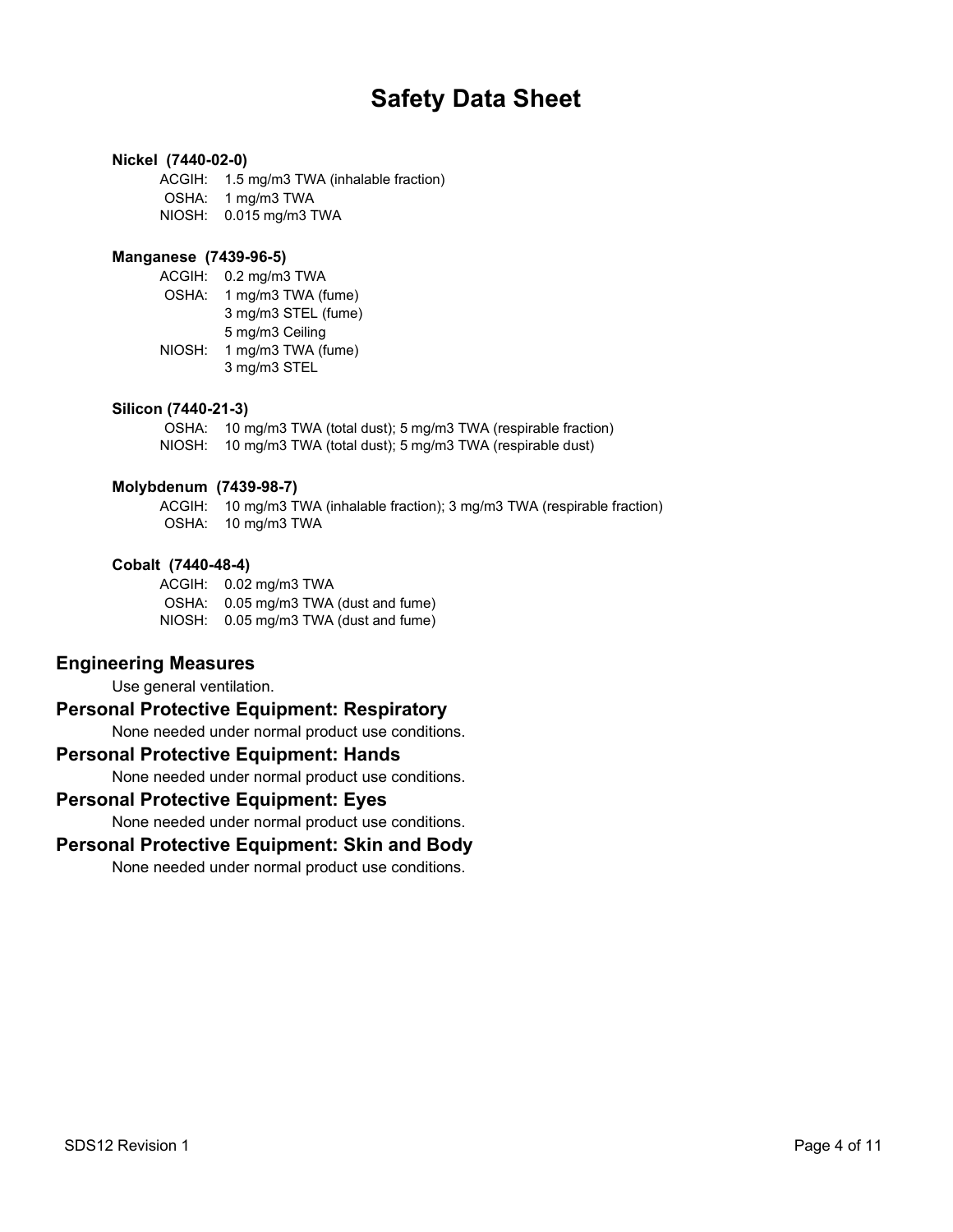## **\* \* \* Section 9 - Physical & Chemical Properties \* \* \***

**Lower Flammability Limit (LFL): Auto Ignition:** ND

**Appearance:** White **Odor:** None **Physical State:** Solid **pH:** NA **Vapor Pressure:** ND **Vapor Density:** ND **Boiling Point:** ND **Melting Point:** ND **Solubility (H2O):** ND **Specific Gravity:** >1 **Evaporation Rate:** ND **VOC:** ND **Octanol/H2O Coeff.:** ND **Flash Point:** ND **Flash Point Method:** ND **Upper Flammability Limit** ND **(UFL): Burning Rate: ND** 

# **\* \* \* Section 10 - Chemical Stability & Reactivity Information \* \* \***

#### **Chemical Stability**

This is a stable material.

### **Hazardous Reaction Potential**

Will not occur.

#### **Conditions to Avoid**

None

#### **Incompatible Products**

Not Determined

#### **Hazardous Decomposition Products**

Not Determined

## **\* \* \* Section 11 - Toxicological Information \* \* \***

#### **Acute Toxicity**

#### **A: General Product Information**

No information available for the product.

#### **B: Component Analysis - LD50/LC50**

#### **Iron (7439-89-6)**

Oral LD50 Rat 984 mg/kg

#### **2-Hydroxyethyl methacrylate (868-77-9)**

Oral LD50 Rat 5050 mg/kg; Dermal LD50 Rabbit >3000 mg/kg

**Silver (7440-22-4)** Oral LD50 Rat >2000 mg/kg

### **Nickel (7440-02-0)**

Oral LD50 Rat >9000 mg/kg

**Manganese (7439-96-5)**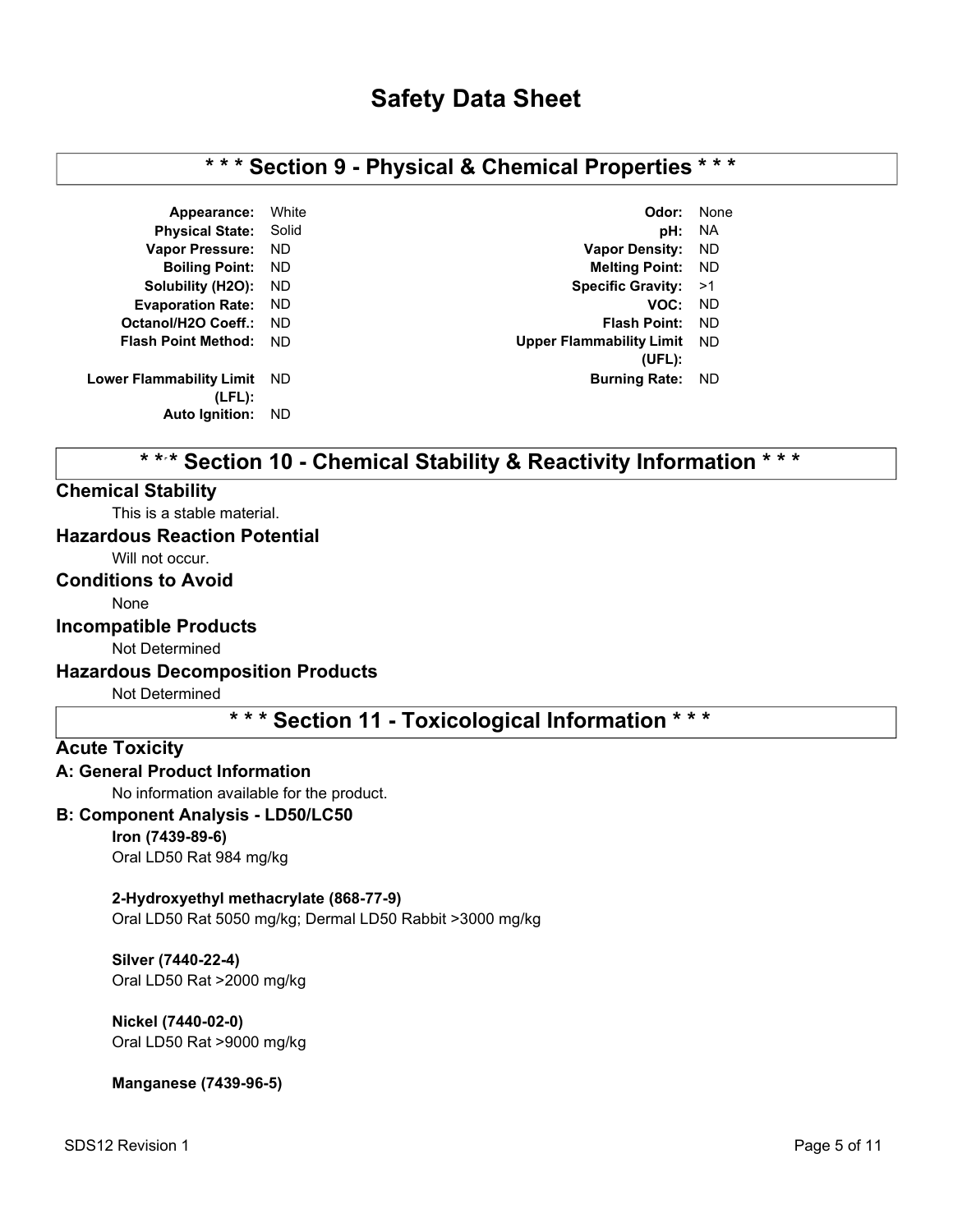Oral LD50 Rat 9 g/kg

#### **Silicon (7440-21-3)**

Oral LD50 Rat 3160 mg/kg

#### **Cobalt (7440-48-4)**

Inhalation LC50 Rat >10 mg/L 1 h; Oral LD50 Rat 6170 mg/kg

#### **Carbon (7440-44-0)**

Oral LD50 Rat >10000 mg/kg

#### **Potential Health Effects: Skin Corrosion Property/Stimulativeness**

None anticipated under normal product handling conditions.

#### **Potential Health Effects: Eye Critical Damage/ Stimulativeness**

None anticipated under normal product handling conditions.

#### **Potential Health Effects: Ingestion**

None anticipated under normal product handling conditions.

#### **Potential Health Effects: Inhalation**

None anticipated under normal product handling conditions.

#### **Respiratory Organs Sensitization/Skin Sensitization**

Exposure to components of this product may cause an allergic skin reaction.

#### **Generative Cell Mutagenicity**

This product is not reported to have any mutagenic effects.

#### **Carcinogenicity**

#### **A: General Product Information**

Exposure to components of this product may cause cancer. Under normal product handling, no exposure is anticipated.

#### **B: Component Carcinogenicity**

#### **Chromium (7440-47-3)**

- ACGIH: A4 Not Classifiable as a Human Carcinogen
	- IARC: Monograph 49 [1990] (listed under Chromium and Chromium compounds); Supplement 7 [1987] (Group 3 (not classifiable))

#### **Nickel (7440-02-0)**

ACGIH: A5 - Not Suspected as a Human Carcinogen

NIOSH: potential occupational carcinogen

- NTP: Reasonably Anticipated To Be A Human Carcinogen (Possible Select Carcinogen)
- IARC: Monograph 49 [1990]; Supplement 7 [1987] (Group 2B (possibly carcinogenic to humans))

#### **Cobalt (7440-48-4)**

- ACGIH: A3 Confirmed Animal Carcinogen with Unknown Relevance to Humans
- IARC: Monograph 86 [2006] (without tungsten carbide); Monograph 52 [1991] (Group 2B (possibly carcinogenic to humans))

#### **Reproductive Toxicity**

This product is not reported to have any reproductive toxicity effects.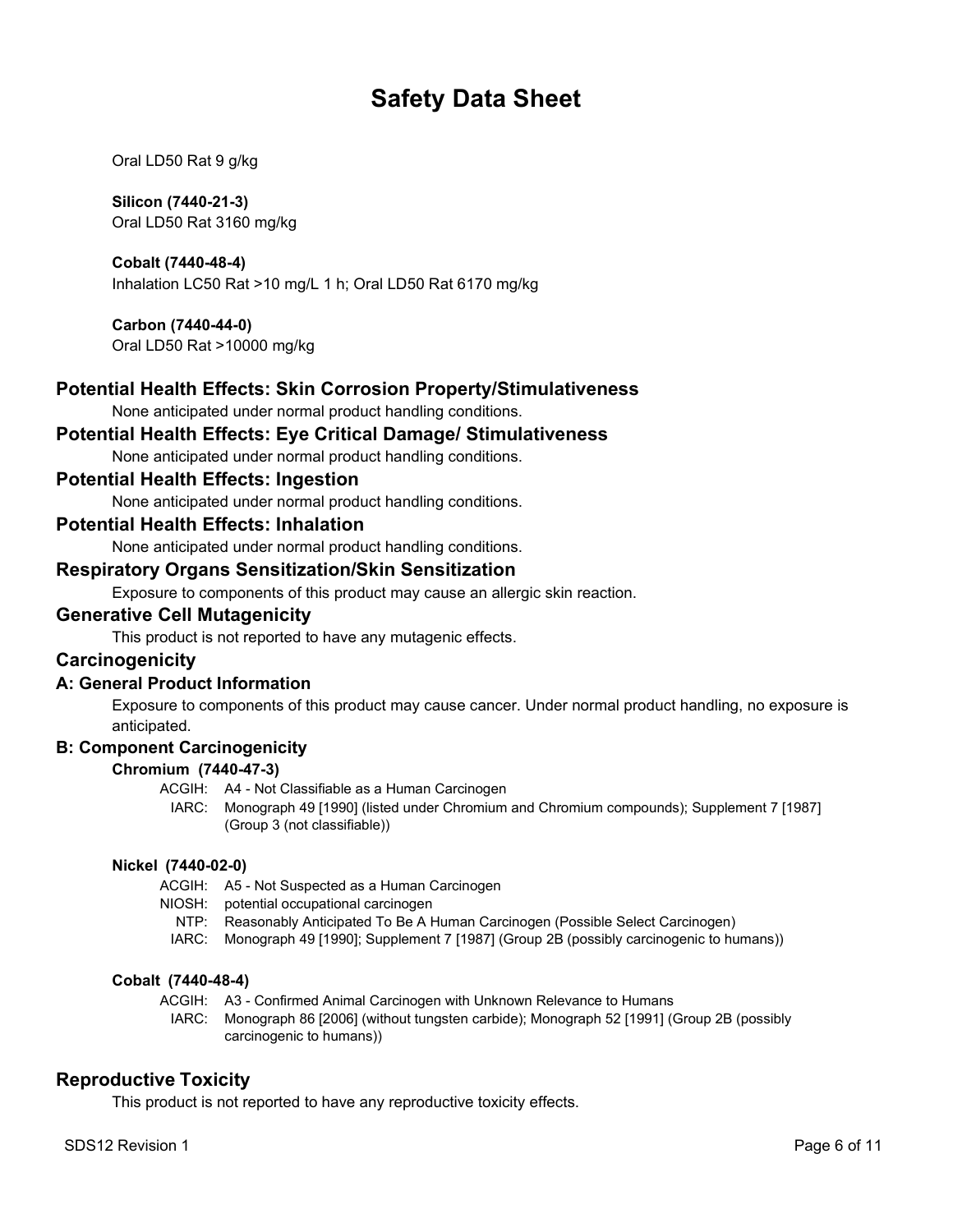#### **Specified Target Organ General Toxicity: Single Exposure**

This product is not reported to have any single exposure specific target organ toxicity effects.

#### **Specified Target Organ General Toxicity: Repeated Exposure**

Exposure to components of this product may cause damage to organs through prolonged or repeated exposure. Under normal product handling conditions, this is unlikely.

### **Aspiration Respiratory Organs Hazard**

Not an aspiration hazard.

## **\* \* \* Section 12 - Ecological Information \* \* \***

#### **Ecotoxicity**

#### **A: General Product Information**

Components of this product may be very toxic to aquatic life.

#### **B: Component Analysis - Ecotoxicity - Aquatic Toxicity**

#### **Iron (7439-89-6)**

| <b>Test &amp; Species</b>   |                    | <b>Conditions</b> |
|-----------------------------|--------------------|-------------------|
| 96 Hr LC50 Morone saxatilis | 13.6 mg/L [static] |                   |
| 96 Hr LC50 Cyprinus carpio  | $0.56$ mg/L [semi- |                   |
|                             | staticl            |                   |

#### **Copper (7440-50-8)**

| Test & Species                                |                                       | Conditions |
|-----------------------------------------------|---------------------------------------|------------|
| 96 Hr LC50 Pimephales promelas                | $0.0068 - 0.0156$<br>mg/L             |            |
| 96 Hr LC50 Pimephales promelas                | $<$ 0.3 mg/L [static]                 |            |
| 96 Hr LC50 Pimephales promelas                | $0.2 \text{ mg/L}$ [flow-<br>through] |            |
| 96 Hr LC50 Oncorhynchus mykiss                | $0.052$ mg/L [flow-<br>through]       |            |
| 96 Hr LC50 Lepomis macrochirus                | 1.25 mg/L [static]                    |            |
| 96 Hr LC50 Cyprinus carpio                    | $0.3$ mg/L [semi-<br>static]          |            |
| 96 Hr LC50 Cyprinus carpio                    | $0.8 \text{ mg/L}$ [static]           |            |
| 96 Hr LC50 Poecilia reticulata                | 0.112 mg/L [flow-<br>through]         |            |
| 72 Hr EC50 Pseudokirchneriella<br>subcapitata | $0.0426 - 0.0535$<br>mg/L [static]    |            |
| 96 Hr EC50 Pseudokirchneriella<br>subcapitata | $0.031 - 0.054$ mg/L<br>[static]      |            |
| 48 Hr EC50 Daphnia magna                      | 0.03 mg/L [Static]                    |            |

#### **2-Hydroxyethyl methacrylate (868-77-9)**

| <b>Test &amp; Species</b>      |                     | <b>Conditions</b> |
|--------------------------------|---------------------|-------------------|
| 96 Hr LC50 Pimephales promelas | 213-242 mg/L [flow- |                   |
|                                | through]            |                   |
| 96 Hr LC50 Pimephales promelas | $227 \text{ mq/L}$  |                   |
|                                |                     |                   |

#### **Silver (7440-22-4) Test & Species Conditions**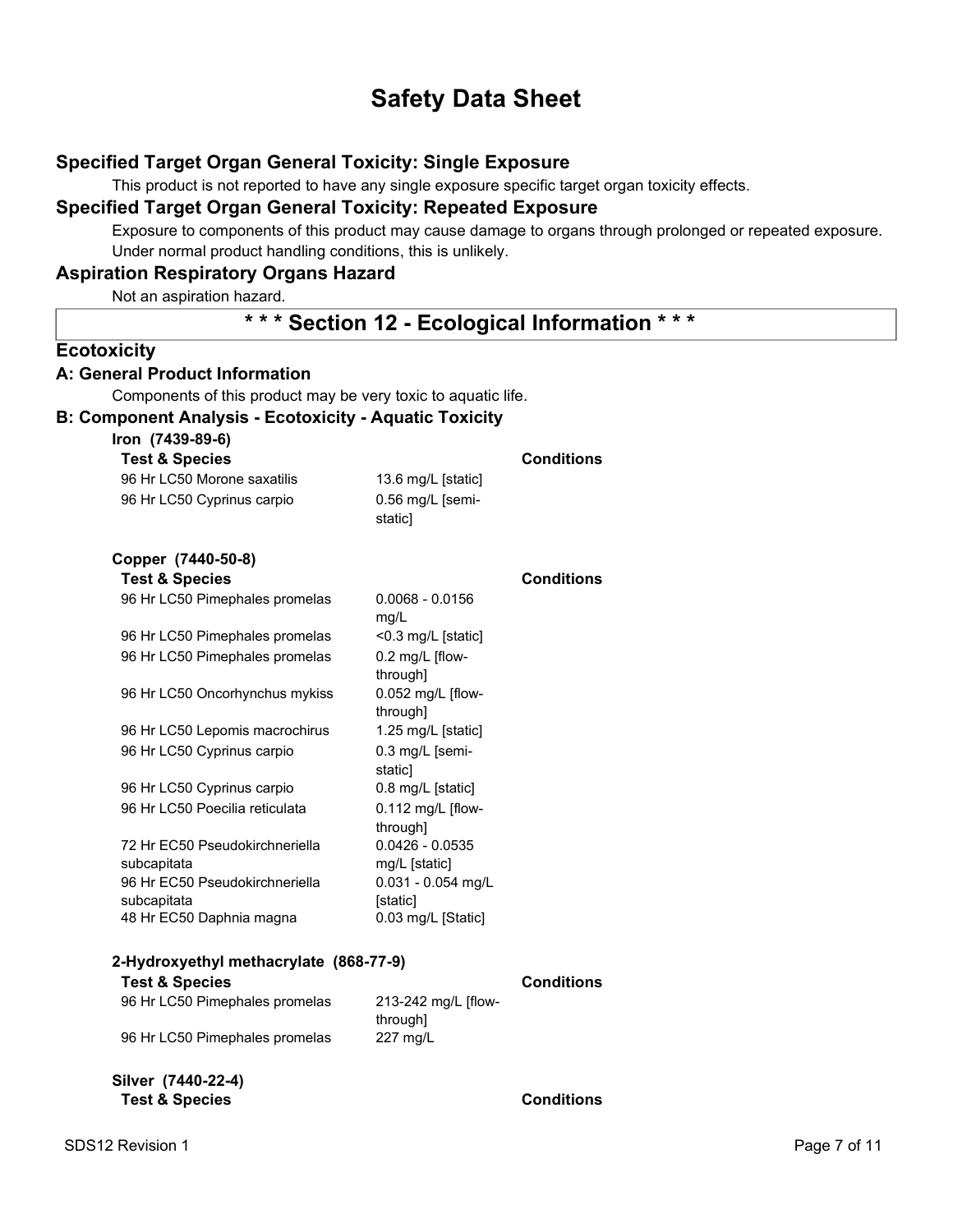96 Hr LC50 Pimephales promelas 0.00155-0.00293

96 Hr LC50 Oncorhynchus mykiss 0.0062 mg/L [flow-

96 Hr LC50 Lepomis macrochirus 0.064 mg/L [static] 48 Hr EC50 Daphnia magna 0.00024 mg/L

#### **Nickel (7440-02-0) Test & Species Conditions**

96 Hr LC50 Brachydanio rerio >100 mg/L 96 Hr LC50 Cyprinus carpio 1.3 mg/L [semi-

96 Hr LC50 Cyprinus carpio 10.4 mg/L [static] 72 Hr EC50 Pseudokirchneriella subcapitata 96 Hr EC50 Pseudokirchneriella subcapitata 48 Hr EC50 Daphnia magna >100 mg/L 48 Hr EC50 Daphnia magna 1 mg/L [Static]

#### **Zinc (7440-66-6) Test & Species Conditions**

96 Hr LC50 Pimephales promelas 2.16-3.05 mg/L 96 Hr LC50 Pimephales promelas 0.211-0.269 mg/L 96 Hr LC50 Pimephales promelas 2.66 mg/L [static] 96 Hr LC50 Cyprinus carpio 30 mg/L 96 Hr LC50 Cyprinus carpio 0.45 mg/L [semi-96 Hr LC50 Cyprinus carpio 7.8 mg/L [static] 96 Hr LC50 Lepomis macrochirus 3.5 mg/L [static] 96 Hr LC50 Oncorhynchus mykiss 0.24 mg/L [flow-96 Hr LC50 Oncorhynchus mykiss 0.59 mg/L [semi-96 Hr LC50 Oncorhynchus mykiss 0.41 mg/L [static]

96 Hr EC50 Pseudokirchneriella subcapitata 72 Hr EC50 Pseudokirchneriella subcapitata 48 Hr EC50 Daphnia magna 0.139 - 0.908 mg/L

mg/L [static] through] [Static]

static] 0.18 mg/L

0.174 - 0.311 mg/L [static]

[flow-through] [semi-static] static] through] static] 0.11 - 0.271 mg/L [static] 0.09 - 0.125 mg/L [static] [Static]

#### **Cobalt (7440-48-4)**

| <b>Test &amp; Species</b>    |  |
|------------------------------|--|
| 96 Hr LC50 Brachydanio rerio |  |

>100 mg/L [static]

**Conditions**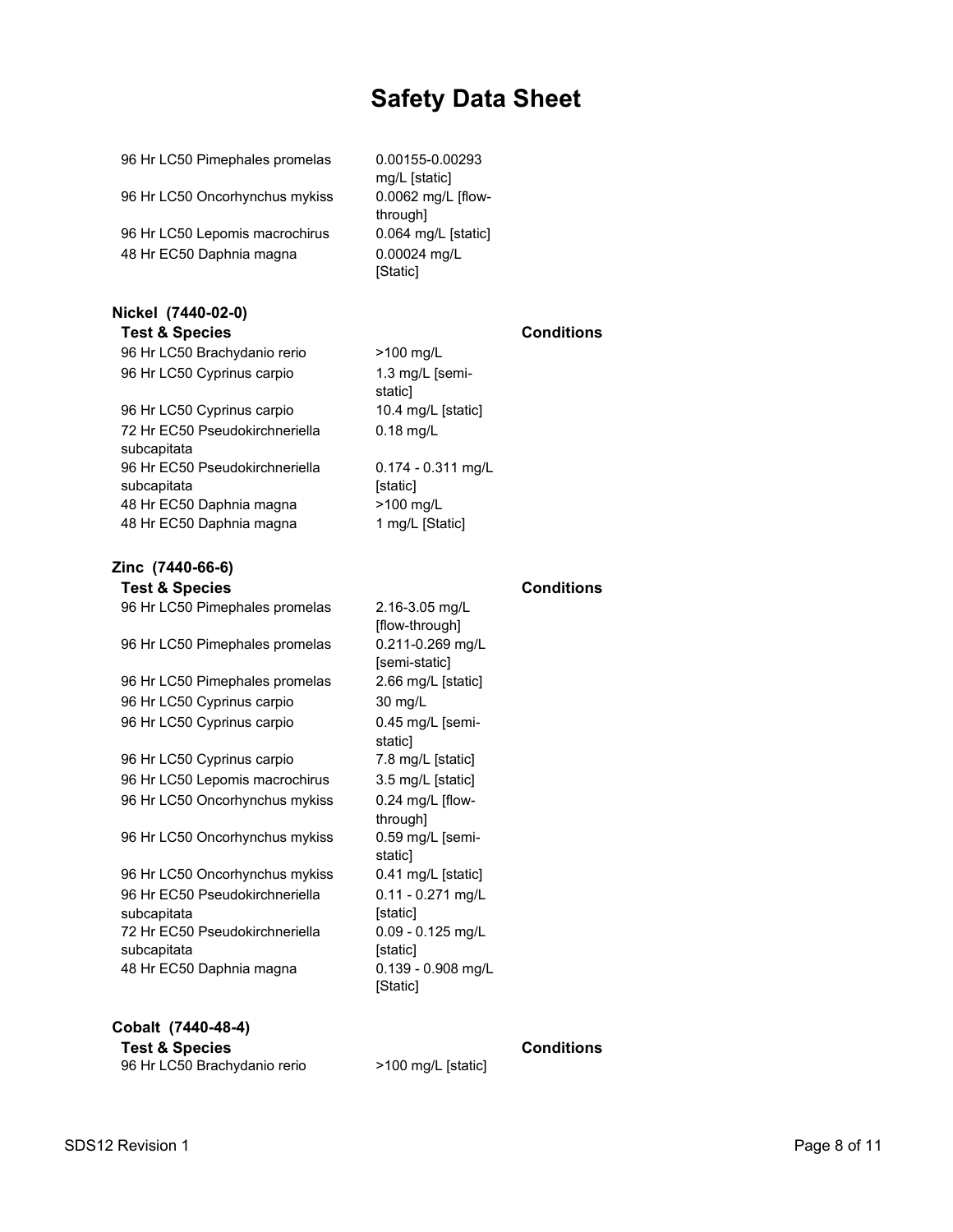#### **Persistence/Degradability**

No information available for the product.

#### **Bioaccumulation**

No information available for the product.

#### **Mobility in Soil**

No information available for the product.

# **\* \* \* Section 13 - Disposal Considerations \* \* \***

#### **Waste Disposal Instructions**

See Section 7 for Handling Procedures. See Section 8 for Personal Protective Equipment recommendations.

#### **Disposal of Contaminated Containers or Packaging**

Dispose of contents/container in accordance with local/regional/national/international regulations.

## **\* \* \* Section 14 - Transportation Information \* \* \***

#### **DOT Information**

**Shipping Name:** Not Regulated.

## **\* \* \* Section 15 - Regulatory Information \* \* \***

#### **Regulatory Information**

#### **US DOT Information**

**Shipping Name:** Not Regulated

#### **\* \* \* Section 15 - Regulatory Information \* \* \***

#### **US Federal Regulations**

#### **A: Component Analysis**

This material contains one or more of the following chemicals required to be identified under SARA Section 302 (40 CFR 355 Appendix A), SARA Section 313 (40 CFR 372.65) and/or CERCLA (40 CFR 302.4).

#### **Copper (7440-50-8)**

- SARA 313: 1.0 % de minimis concentration
- CERCLA: 5000 lb final RQ (no reporting of releases of this hazardous substance is required if the diameter of the pieces of the solid metal released is >100 µm); 2270 kg final RQ (no reporting of releases of this hazardous substance is required if the diameter of the pieces of the solid metal released is  $>100 \mu m$ )

#### **Silver (7440-22-4)**

- SARA 313: 1.0 % de minimis concentration
- CERCLA: 1000 lb final RQ (no reporting of releases of this hazardous substance is required if the diameter of the pieces of the solid metal released is >100 µm); 454 kg final RQ (no reporting of releases of this hazardous substance is required if the diameter of the pieces of the solid metalreleased is >100 µm)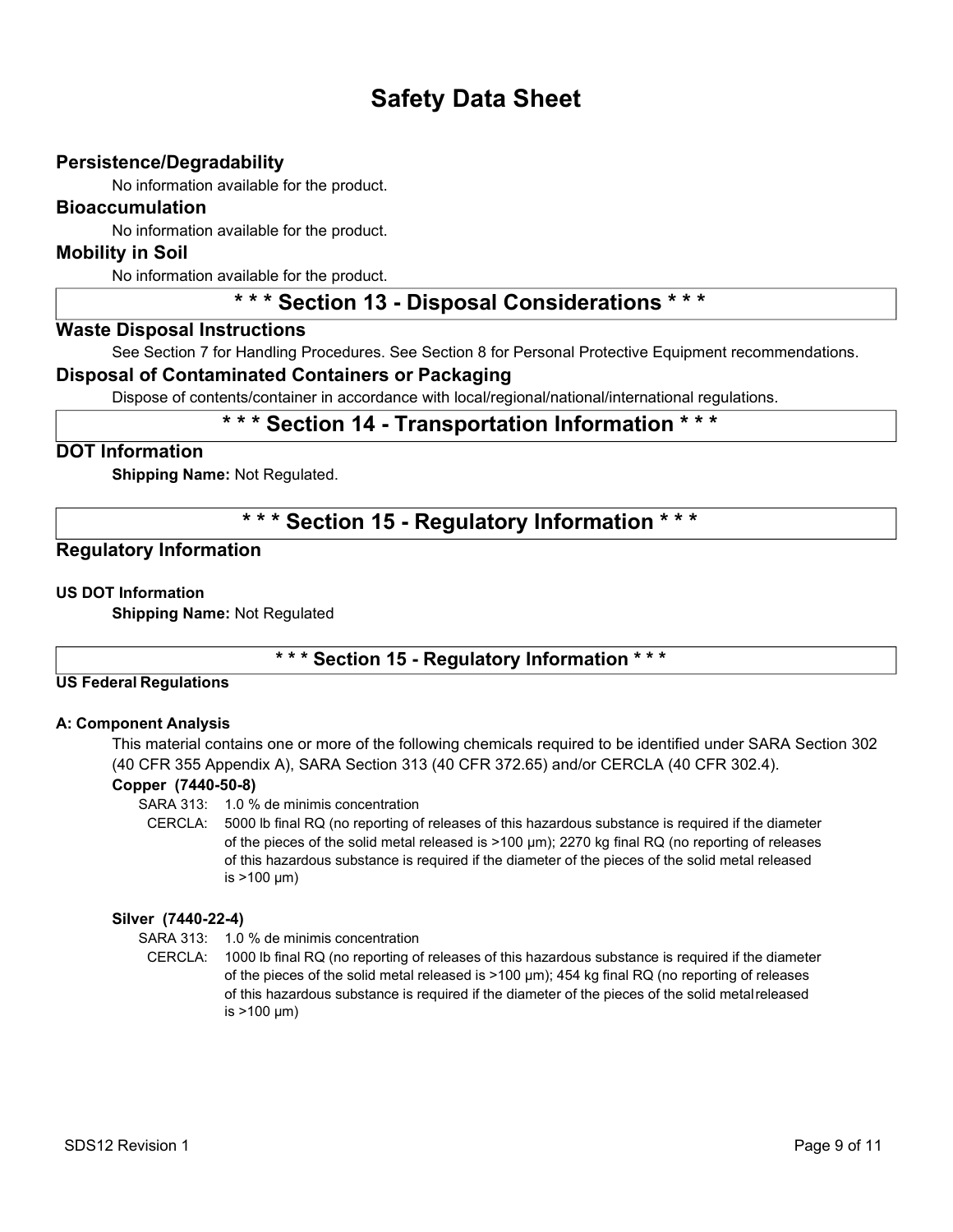#### **Chromium (7440-47-3)**

SARA 313: 1.0 % de minimis concentration

CERCLA: 5000 lb final RQ (no reporting of releases of this hazardous substance is required if the diameter of the pieces of the solid metal released is >100 µm); 2270 kg final RQ (no reporting of releases of this hazardous substance is required if the diameter of the pieces of the solid metal released is >100 µm)

#### **Nickel (7440-02-0)**

- SARA 313: 0.1 % de minimis concentration
- CERCLA: 100 lb final RQ (no reporting of releases of this hazardous substance is required if the diameter of the pieces of the solid metal released is >100 µm); 45.4 kg final RQ (no reporting of releases of this hazardous substance is required if the diameter of the pieces of the solid metal released is >100 µm)

#### **Zinc (7440-66-6)**

SARA 313: 1.0 % de minimis concentration (dust or fume only)

CERCLA: 454 kg final RQ (no reporting of releases of this hazardous substance is required if the diameter of the pieces of the solid metal released is >100 µm); 1000 lb final RQ (no reporting of releases of this hazardous substance is required if the diameter of the pieces of the solid metal released is >100 µm)

#### **B: Component Marine Pollutants**

This material contains one or more of the following chemicals required by US DOT to be identified as marine pollutants.

| Component | CAS#      |                                                   |
|-----------|-----------|---------------------------------------------------|
| Copper    | 7440-50-8 | DOT regulated severe marine<br>pollutant (powder) |

#### **State Regulations**

#### **Component Analysis - State**

The following components appear on one or more of the following state hazardous substances lists:

| <b>Component</b> | <b>CAS</b> | CA  | MА  | <b>MN</b> | <b>NJ</b> | <b>PA</b> | R <sub>l</sub> |
|------------------|------------|-----|-----|-----------|-----------|-----------|----------------|
| <b>Iron</b>      | 7439-89-6  | Yes | No  | No        | No        | <b>No</b> | No             |
| Copper           | 7440-50-8  | Yes | Yes | Yes       | Yes       | Yes       | <b>No</b>      |
| Silver           | 7440-22-4  | Yes | Yes | Yes       | Yes       | Yes       | <b>No</b>      |
| Chromium         | 7440-47-3  | Yes | Yes | Yes       | Yes       | Yes       | <b>No</b>      |
| Nickel           | 7440-02-0  | Yes | Yes | Yes       | Yes       | Yes       | <b>No</b>      |
| <b>Zinc</b>      | 7440-66-6  | Yes | Yes | No        | Yes       | Yes       | <b>No</b>      |
| Manganese        | 7439-96-5  | Yes | Yes | Yes       | Yes       | Yes       | <b>No</b>      |
| Silicon          | 7440-21-3  | No  | Yes | Yes       | Yes       | Yes       | <b>No</b>      |
| Molybdenum       | 7439-98-7  | Yes | Yes | Yes       | Yes       | Yes       | <b>No</b>      |
| Cobalt           | 7440-48-4  | Yes | Yes | Yes       | Yes       | Yes       | No             |

The following statement(s) are provided under the California Safe Drinking Water and Toxic Enforcement Act of 1986 (Proposition 65):